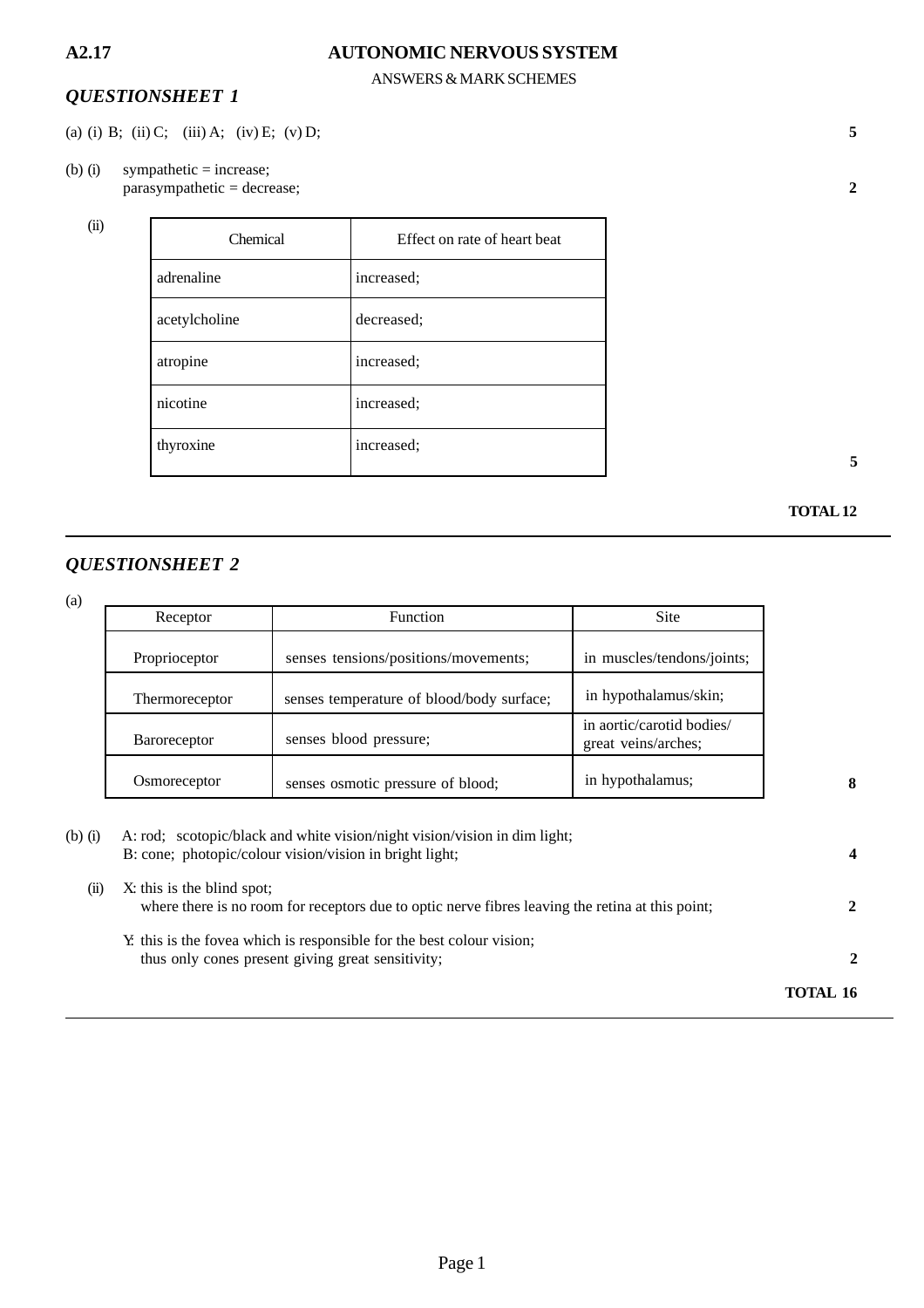#### ANSWERS & MARK SCHEMES

#### *QUESTIONSHEET 3*

(a) no relay neurone in autonomic reflex; visceral ganglion in autonomic reflex; two motor neurones instead of one (in autonomic reflex); controls smooth muscle rather than striated muscle/or equivalent; **max 3** 

(b)

| Sympathetic<br>stimulation | Parasympathetic<br>stimulation |
|----------------------------|--------------------------------|
|                            |                                |
|                            |                                |
|                            |                                |
|                            |                                |
|                            |                                |
|                            |                                |
|                            |                                |
|                            |                                |

**7**

**TOTAL 10**

# *QUESTIONSHEET 4*

| (a) a reflex that is initiated not only by the normal unconditioned stimulus but also by a second acquired conditioned<br>stimulus;      |                  |
|------------------------------------------------------------------------------------------------------------------------------------------|------------------|
| the animal learns to associate the second stimulus with the first and thus responds to both;                                             |                  |
| for example, Paylov always rang a bell when he presented food to his dogs;                                                               |                  |
| in time the dogs associated presentation of food with the ringing of the bell;                                                           |                  |
| salivation reflex was then initiated by the bell ringing even if food was withheld;                                                      | max <sub>4</sub> |
| (b) the sight of the product to be sold is presented with another pleasurable stimulus such as well-loved music or<br>beautiful scenery; |                  |
| the potential purchaser then associates the product with pleasure;                                                                       | 2                |
| (c) short term memory lasts for only a few minutes but long term memory can last for a life time;                                        |                  |
| STM is probably present as electrical impulses;                                                                                          |                  |
| in loops of neurones called 'reverberating circuits';                                                                                    |                  |
| LTM is probably stored chemically in forms of RNA/protein codes in synapses;                                                             | max <sub>3</sub> |
|                                                                                                                                          | TOTAL 9          |
|                                                                                                                                          |                  |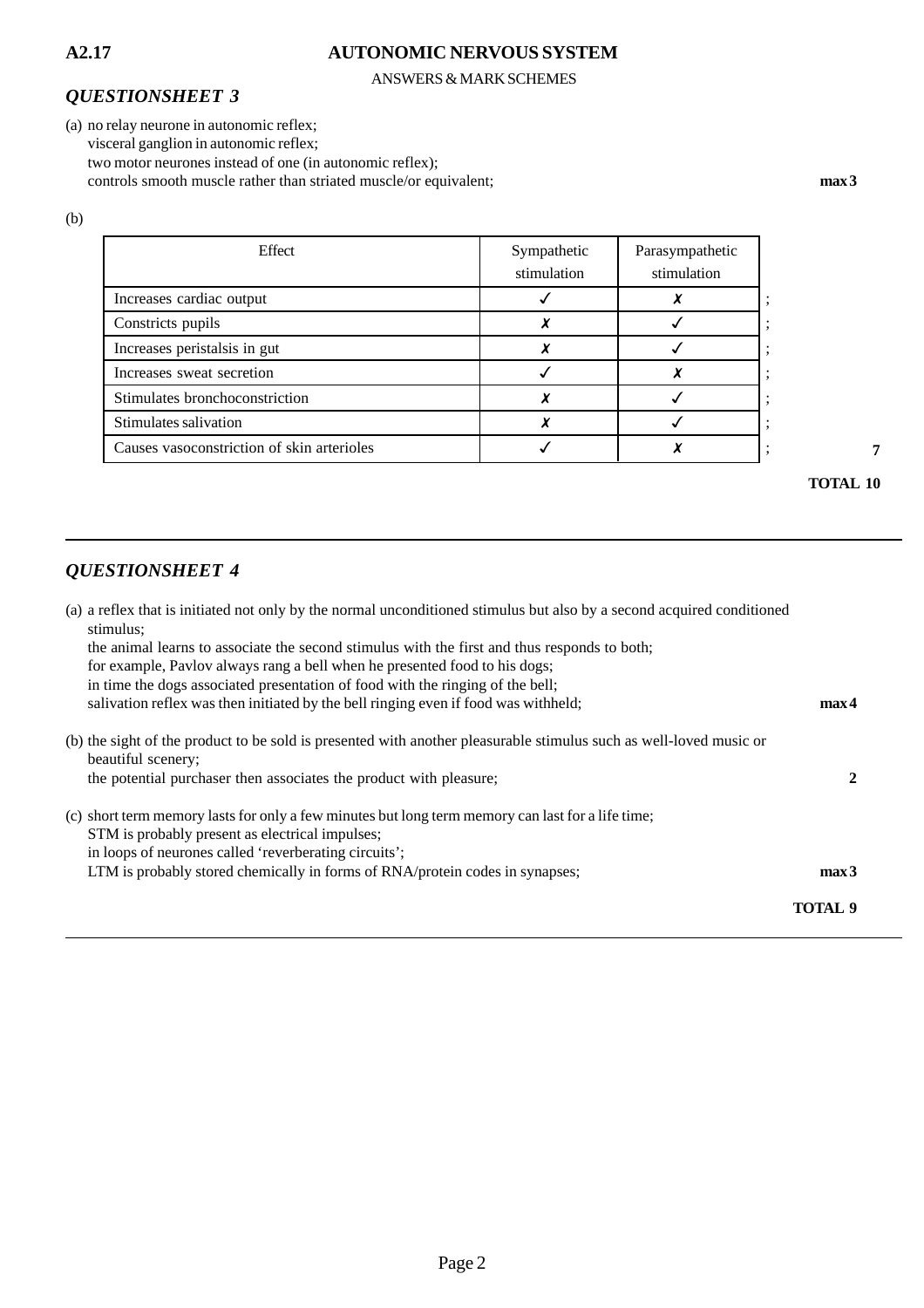#### ANSWERS & MARK SCHEMES

### *QUESTIONSHEET 5*

- (a) (i) to regulate the quantity of light entering the eye/pupil/to prevent dazzling/damage to retina/rods and cones; **1**
	- (ii) smooth/involuntary/visceral muscle; **1**
	- (iii) reflex action; **1**
	- (iv)

| Feature               | Effect of sympathetic<br>stimulation | Effect of parasympathetic<br>stimulation |  |
|-----------------------|--------------------------------------|------------------------------------------|--|
| radial iris muscles   | contraction                          | no effect/relaxation                     |  |
| circular iris muscles | no effect/relaxation                 | contraction                              |  |
| pupil size            | dilation/gets larger                 | constriction/gets smaller                |  |

(b) lachrimal; protease; lysozyme; disinfect; parasympathetic; conjunctiva; **6**

**3**

## **TOTAL 12**

# *QUESTIONSHEET 6*

| $(a)$ $(i)$ | nerve ending/sensory neurone/neurone;<br>(not 'nerve')                                                                                        |                  |
|-------------|-----------------------------------------------------------------------------------------------------------------------------------------------|------------------|
| (ii)        | pressure; receptor;                                                                                                                           | 2                |
| (iii)       | Any two of: joints/tendons/muscles/mammary glands/external genitalia;                                                                         | 2                |
| $(b)$ $(i)$ | changes pressure differences into nerve/electrical impulses;                                                                                  |                  |
| (ii)        | pressure distorts the capsule/lamellae;<br>transmitted by lymph/fluid to nerve endings;<br>causes depolarisation/sets up an action potential; | max <sub>2</sub> |
|             |                                                                                                                                               | <b>TOTAL 8</b>   |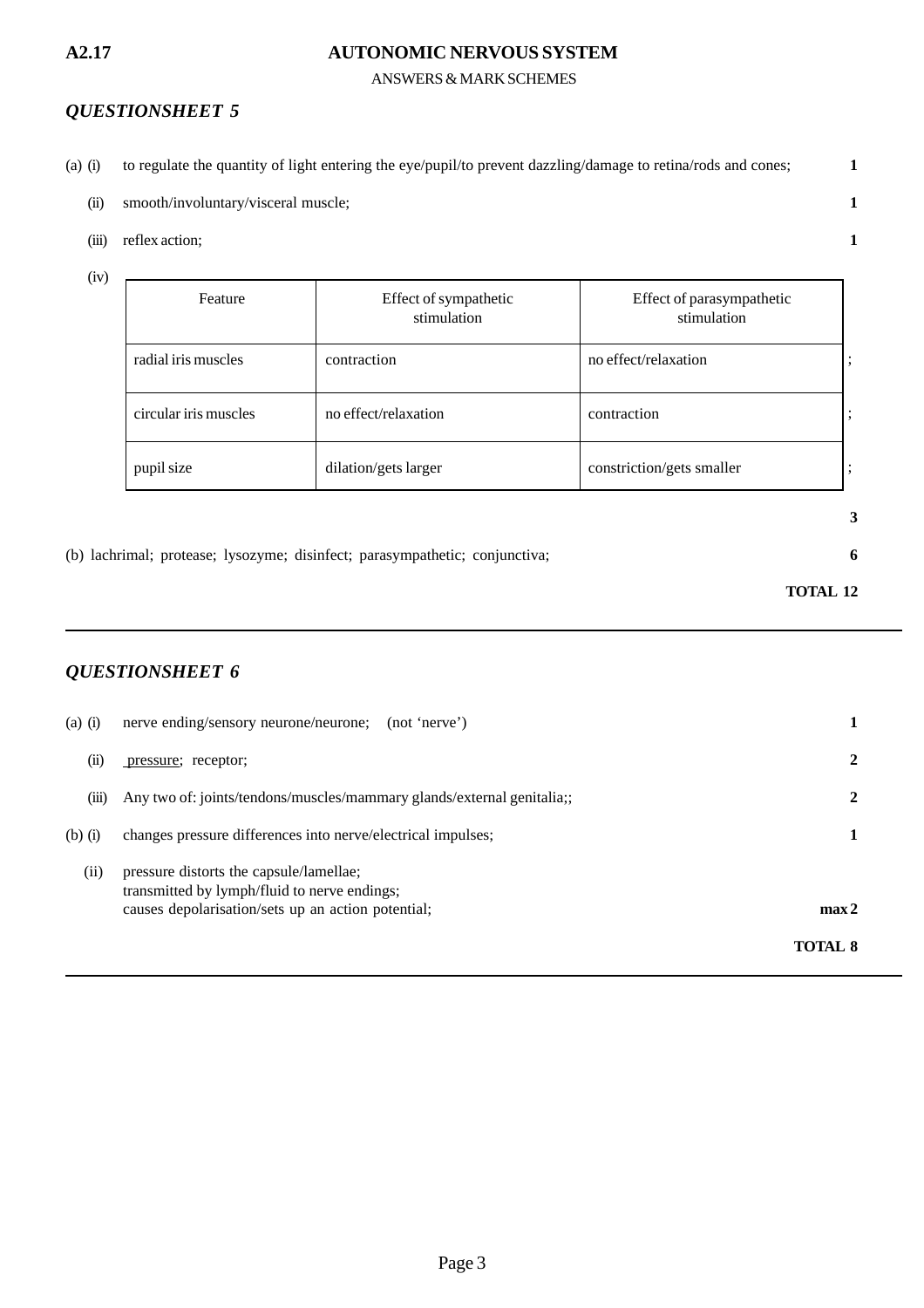ANSWERS & MARK SCHEMES

### *QUESTIONSHEET 7*

|             | <b>QUESTIONSHEET 8</b><br>$\mathbf{r}$ .<br>$\blacksquare$ $\blacksquare$ $\blacksquare$ $\blacksquare$ $\blacksquare$ $\blacksquare$ $\blacksquare$ $\blacksquare$ $\blacksquare$ $\blacksquare$ $\blacksquare$ $\blacksquare$ $\blacksquare$ $\blacksquare$ $\blacksquare$ $\blacksquare$ $\blacksquare$ $\blacksquare$ $\blacksquare$ $\blacksquare$ $\blacksquare$ $\blacksquare$ $\blacksquare$ $\blacksquare$ $\blacksquare$ $\blacksquare$ $\blacksquare$ $\blacksquare$ $\blacksquare$ $\blacksquare$ $\blacksquare$ $\blacks$ |
|-------------|----------------------------------------------------------------------------------------------------------------------------------------------------------------------------------------------------------------------------------------------------------------------------------------------------------------------------------------------------------------------------------------------------------------------------------------------------------------------------------------------------------------------------------------|
|             | <b>TOTAL 10</b>                                                                                                                                                                                                                                                                                                                                                                                                                                                                                                                        |
| (ii)        | retinine combines with photopsins in cones in the dark/during blinking;<br>to give light sensitive rhodopsin/visual purple;<br>three different types of photopsin/rhodopsin/cones;<br>are sensitive to red, green or blue wavelengths;<br>light breaks the rhodopsin down to retinine and photopsin which causes depolarisation/sets up action potentials;<br>brain analyses the pattern of impulses as different colours/shades;<br>max <sub>4</sub>                                                                                  |
| $(b)$ $(i)$ | rods (B) are sensitive to dim light but cones (A) are sensitive to bright light only;<br>rods are sensitive to all wavelengths of visible light but cones are only sensitive to specific wavelengths (of light);<br>ref to blue, green and red cones;<br>max2                                                                                                                                                                                                                                                                          |
| (iii)       | to absorb light to prevent internal reflection/dazzling;<br>1                                                                                                                                                                                                                                                                                                                                                                                                                                                                          |
| (ii)        | A is conical in shape and B is rod shaped;<br>a cone synapses to only one relay neurone but several rods synapse to one relay neurone;<br>2                                                                                                                                                                                                                                                                                                                                                                                            |
| $(a)$ (i)   | $A = cone$ B = rod;<br>1                                                                                                                                                                                                                                                                                                                                                                                                                                                                                                               |

| (a) $A = cornea$ ; $B = iris$ ; $C = pupil$ ; $D = lens$ ; $E = ciliarymuscle$ ; $F = sclerotic$ ; $G = choroid$ ; |                  |
|--------------------------------------------------------------------------------------------------------------------|------------------|
| $H = fovea/yellow spot$ ; $I = blind spot$ ; $J = optic nerve$ ; $K = retina$ ;                                    | 11               |
| (b) refraction by cornea/aqueous humour/vitreous humour forms image on retina;                                     |                  |
| lens enables fine adjustment to obtain a clear/sharp image;                                                        |                  |
| for near vision ciliary muscles contract thus reducing pull/tension on suspensory ligaments;                       |                  |
| elastic lens thus becomes thicker so has more focussing/converging power;                                          |                  |
| for distant vision ciliary muscles relax thus pulling suspensory ligaments;                                        |                  |
| (elastic) lens thus pulled to become thinner with less focussing/converging power;                                 |                  |
| ref to autonomic control of ciliary muscles/sympathetic for distant vision/parasympathetic for near vision;        | max <sub>5</sub> |
| (c) ref to antagonistic iris muscles regulating diameter of pupil;                                                 |                  |
| in bright light, radial (iris) muscles relax and circular muscles contract;                                        |                  |

thus pupil smaller so less light enters; in dim light, radial muscle contract and circular musles relax; thus pupil widens and more light enters;

ref to autonomic control/sympathetic stimulates dilation of pupil/parasympathetic stimulates constriction of pupil; **max 4**

(d) the fovea/yellow spot is the most sensitive part of the retina/contains a high density of cones for colour vision/does not contain rods; blind spot does not contain rods or cones/photoreceptors/all room taken up by optic nerve fibres (leaving the retina); **2**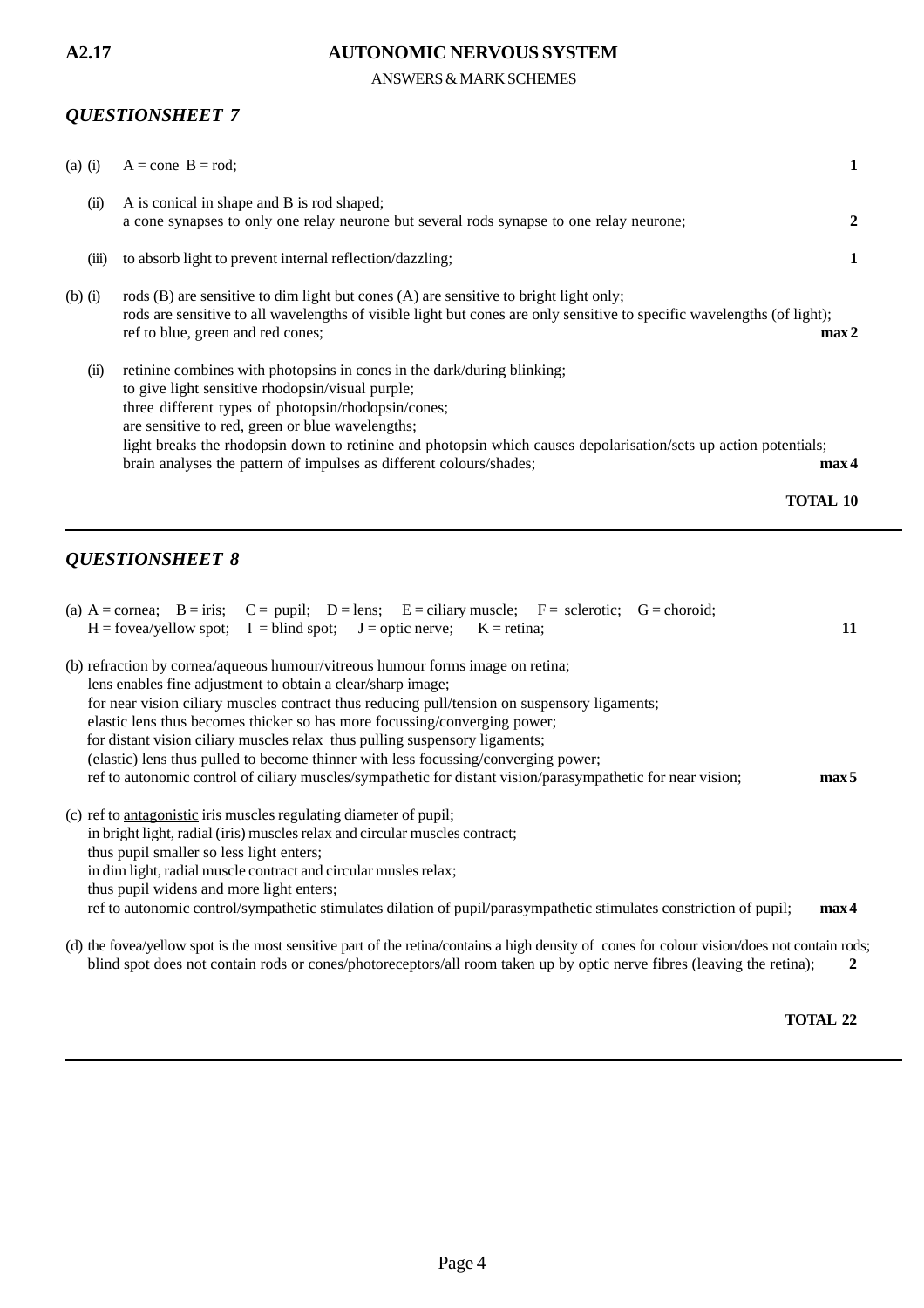# *QUESTIONSHEET 9*

# ANSWERS & MARK SCHEMES **A2.17 AUTONOMIC NERVOUS SYSTEM**

| (a) $A =$ malleus/hammer; $B =$ incus/anvil; $C =$ stapes/stirrup; $D =$ tympanic membrane/ear drum;<br>$E =$ fenestre ovalis/oval window; $F =$ fenestre rotunda/round window;                                                                                                                                                                                                                                                                          | 6                |
|----------------------------------------------------------------------------------------------------------------------------------------------------------------------------------------------------------------------------------------------------------------------------------------------------------------------------------------------------------------------------------------------------------------------------------------------------------|------------------|
| transducer changes one form of (signal) energy into another form;<br>$(b)$ $(i)$<br>ear changes sound energy/air pressure changes into electrical energy/nerve impulse;                                                                                                                                                                                                                                                                                  | 2                |
| sound waves directed by pinna into the (external) ear canal;<br>(ii)<br>ear drum vibrates in sympathy with sound waves/in relation to frequency/amplitude;<br>vibrations transmitted/amplified by middle ear ossicles/malleus + incus + stapes;<br>cause fenestre ovalis/oval window to vibrate;<br>this causes pressure waves in fluid/perilymph of cochlea;<br>energy of these is released by sympathetic vibrations of fenestre rotunda/round window; | max <sub>5</sub> |
| (b) maintains (balance of) air pressure in middle ear cavity;<br>by opening to pharynx/throat;<br>pressure changes caused by movements of ear drum and windows thus compensated for;                                                                                                                                                                                                                                                                     | max <sub>2</sub> |
|                                                                                                                                                                                                                                                                                                                                                                                                                                                          | TOTAL 15         |

# *QUESTIONSHEET 10*

| (a) decreases cardiac output/reduces frequency of heartbeat/reduces force of contraction of cardiac muscle (thus allowing heart to rest); |                  |
|-------------------------------------------------------------------------------------------------------------------------------------------|------------------|
| stimulates gastric secretion so that (energy containing) food can be digested;                                                            |                  |
| stimulates pancreatic/intestinal secretion so that food can be digested;                                                                  |                  |
| promotes glycogen synthesis in liver/insulin release by islets of Langerhans/β-cells;                                                     |                  |
| increases motility of stomach/intestines causing better mixing/absorption of food;                                                        |                  |
| stimulates bile release/contraction of gall bladder to enhance digestion;                                                                 | max 5            |
| (b) pupils dilate;<br>cardiac output raised/heart rate increases/force of beat increases;                                                 |                  |
| arterioles to skin and viscera contract diverting blood to muscles/lungs/heart muscle;                                                    |                  |
| arterioles to heart muscle/lungs/skeletal muscles dilate to enable faster flow of blood;                                                  |                  |
| breathing becomes faster and deeper/bronchioles dilate, improving O <sub>2</sub> uptake;                                                  |                  |
|                                                                                                                                           |                  |
| more liver glycogen converted to glucose to supply more energy;                                                                           |                  |
| adrenalin release promoted to enhance sympathetic effects;                                                                                |                  |
| energy using non-essential muscular movements/secretions of gut are suppressed;                                                           | max <sub>5</sub> |
|                                                                                                                                           | <b>TOTAL 10</b>  |